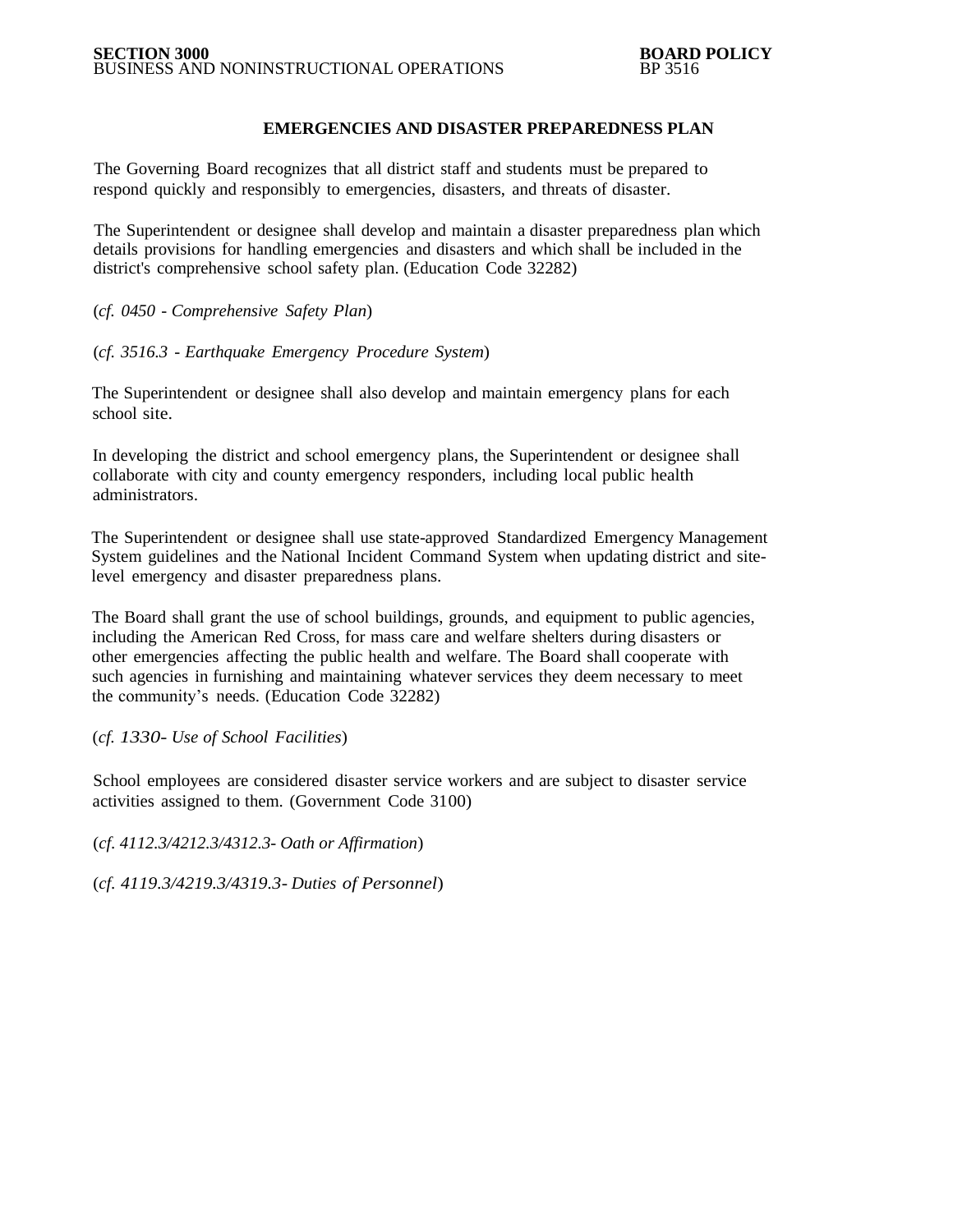## **BUSINESS AND NONINSTRUCTIONAL OPERATIONS - BP 3516 (Continued) Page 2**

## **Legal Reference:**

### EDUCATION CODE

 Fire alarms and drills Duty to equip school with first aid kit 32280-32289 School safety plans Safety devices Operating overloaded bus 46390-46392 Emergency average daily attendance in case of disaster Natural disaster; meals for homeless students; reimbursement

# **GOVERNMENT CODE**

3100 Public employees as disaster service workers

8607 Standardized emergency management system

CODE OF REGULATIONS, TITLE 5

550 Fire drills

560 Civil defense and disaster preparedness plans

CODE OF REGULATIONS, TITLE 19

2400-2450 Standardized emergency management system

UNITED STATES CODE, TITLE 42

12101-12213 Americans with Disabilities Act